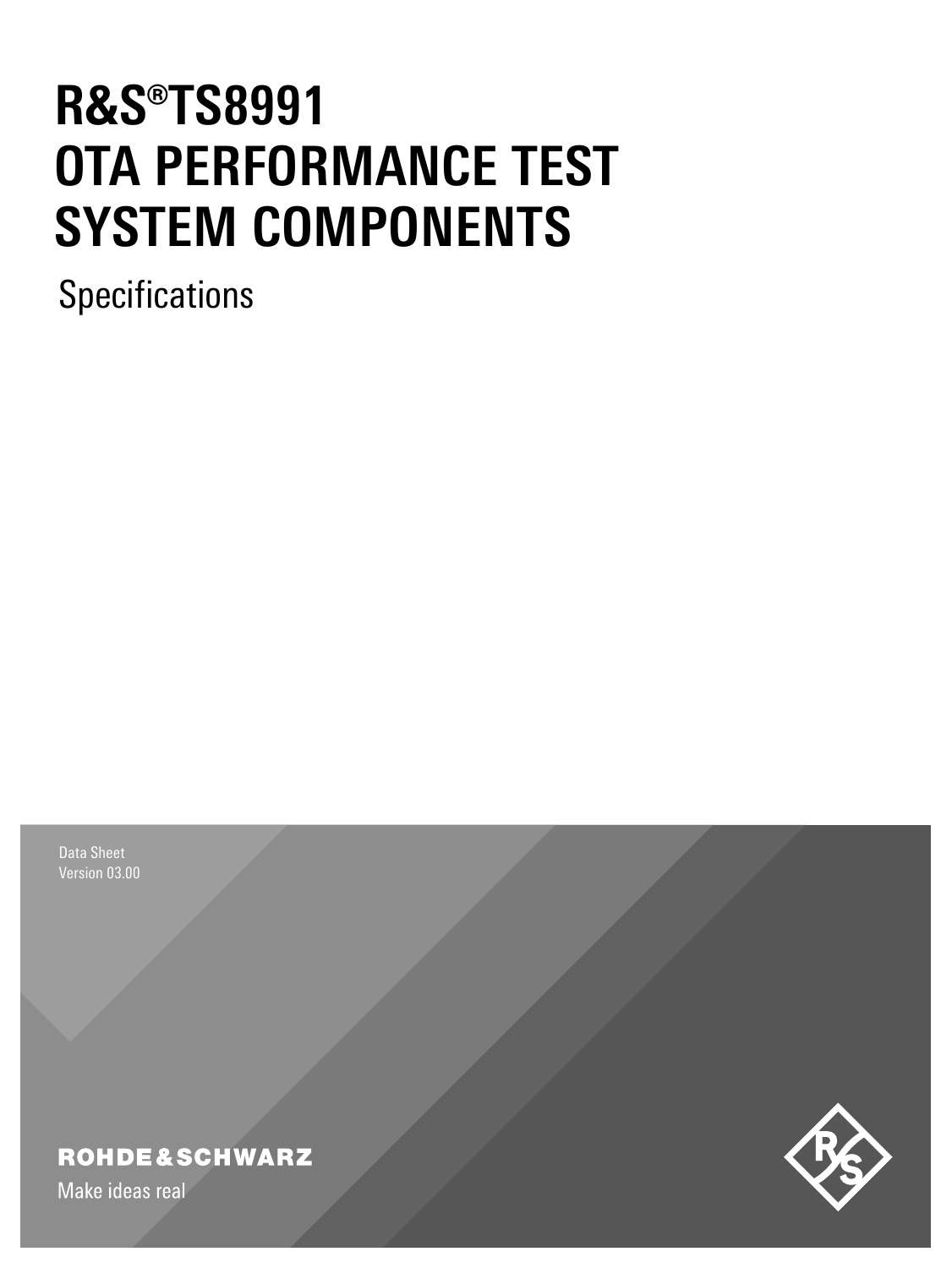### **CONTENTS**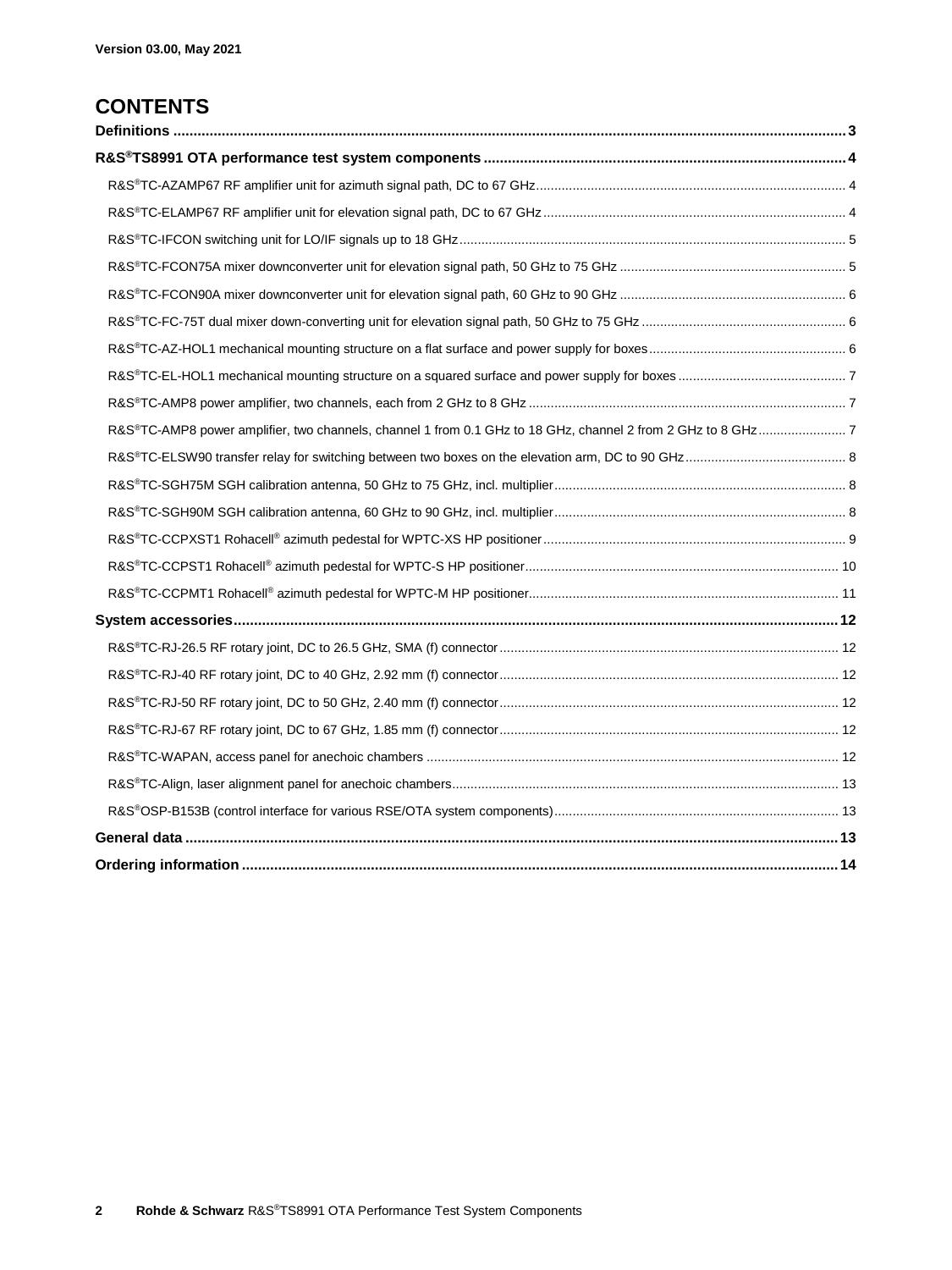# <span id="page-2-0"></span>**Definitions**

#### **General**

Product data applies under the following conditions:

- Three hours storage at ambient temperature followed by 30 minutes warm-up operation
- Specified environmental conditions met
- Recommended calibration interval adhered to
- All internal automatic adjustments performed, if applicable

#### **Specifications with limits**

Represent warranted product performance by means of a range of values for the specified parameter. These specifications are marked with limiting symbols such as <, ≤, >, ≥, ±, or descriptions such as maximum, limit of, minimum. Compliance is ensured by testing or is derived from the design. Test limits are narrowed by guard bands to take into account measurement uncertainties, drift and aging, if applicable.



#### **Non-traceable specifications with limits (n. trc.)**

Represent product performance that is specified and tested as described under "Specifications with limits" above. However, product performance in this case cannot be warranted due to the lack of measuring equipment traceable to national metrology standards. In this case, measurements are referenced to standards used in the Rohde & Schwarz laboratories.

#### **Specifications without limits**

Represent warranted product performance for the specified parameter. These specifications are not specially marked and represent values with no or negligible deviations from the given value (e.g. dimensions or resolution of a setting parameter). Compliance is ensured by design.

#### **Typical data (typ.)**

Characterizes product performance by means of representative information for the given parameter. When marked with  $\lt$ ,  $>$  or as a range, it represents the performance met by approximately 80 % of the instruments at production time. Otherwise, it represents the mean value.

#### **Nominal values (nom.)**

Characterize product performance by means of a representative value for the given parameter (e.g. nominal impedance). In contrast to typical data, a statistical evaluation does not take place and the parameter is not tested during production.

#### **Measured values (meas.)**

Characterize expected product performance by means of measurement results gained from individual samples.

#### **Uncertainties**

Represent limits of measurement uncertainty for a given measurand. Uncertainty is defined with a coverage factor of 2 and has been calculated in line with the rules of the Guide to the Expression of Uncertainty in Measurement (GUM), taking into account environmental conditions, aging, wear and tear.

Device settings and GUI parameters are designated with the format "parameter: value".

Non-traceable specifications with limits, typical data as well as nominal and measured values are not warranted by Rohde & Schwarz.

In line with the 3GPP/3GPP2 standard, chip rates are specified in million chips per second (Mcps), whereas bit rates and symbol rates are specified in billion bits per second (Gbps), million bits per second (Mbps), thousand bits per second kbps), million symbols per second (Msps) or thousand symbols per second (ksps), and sample rates are specified in million samples per second (Msample/s). Gbps, Mcps, Mbps, Msps, kbps, ksps and Msample/s are not SI units. RF amplifiers and frequency converters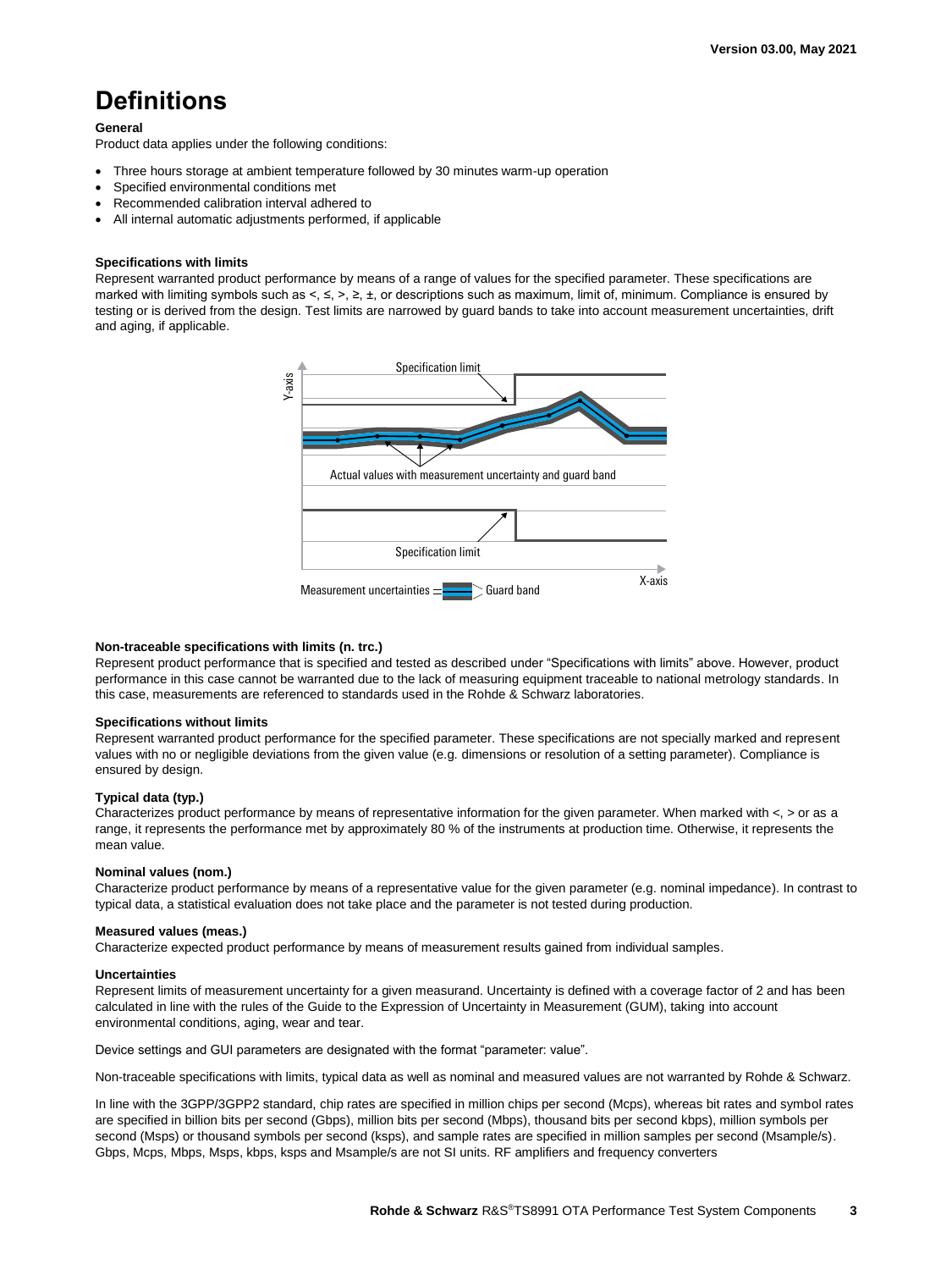# <span id="page-3-0"></span>**R&S®TS8991 OTA performance test system components**

### <span id="page-3-1"></span>**R&S®TC-AZAMP67 RF amplifier unit for azimuth signal path, DC to 67 GHz**

| <b>RF</b> characteristics              |                     |                                                                   |
|----------------------------------------|---------------------|-------------------------------------------------------------------|
| Frequency range                        | direct              | DC to 67 GHz                                                      |
|                                        | low noise amplifier | 2 GHz to 67 GHz                                                   |
| Insertion loss, direct path            | 400 MHz to 18 GHz   | $< 1.50$ dB                                                       |
|                                        | 18 GHz to 40 GHz    | $< 2.00$ dB                                                       |
|                                        | 40 GHz to 67 GHz    | $<$ 3.00 dB                                                       |
| RF amplifier gain                      | 2 GHz to 40 GHz     | $> 24$ dB (typ.)                                                  |
|                                        | 40 GHz to 50 GHz    | $>$ 23 dB (typ.)                                                  |
|                                        | 50 GHz to 67 GHz    | $>$ 20 dB (typ.)                                                  |
| RF amplifier input power               |                     | $-15$ dBm (max.)                                                  |
| RF amplifier P1dB                      |                     | $+2$ dBm                                                          |
| Repeatability with low noise amplifier | amplitude           | $< 0.20$ dB                                                       |
|                                        | phase               | $< 1^{\circ}$                                                     |
| <b>RF</b> connectors                   | RF input            | 1.85 mm $(f)$                                                     |
|                                        | RF output           | 1.85 mm $(f)$                                                     |
| General data                           |                     |                                                                   |
| Power supply                           |                     | R&S <sup>®</sup> TC-AZ-HOL1, R&S <sup>®</sup> TC-EL-HOL1          |
| Control interface                      |                     | R&S®OSP-B153B                                                     |
| Supply voltage                         |                     | +28 V, ±12 V, +8 V, 5.2 V, +3.3 V DC                              |
| Current                                |                     | 550 mA (nom.)                                                     |
| <b>Dimensions</b>                      | WxHxD               | 215 mm x 97.3 mm x 94.6 mm                                        |
|                                        |                     | $(8.46 \text{ in} \times 3.83 \text{ in} \times 3.72 \text{ in})$ |
| Weight                                 |                     | 1.5 kg (3.3 lb)                                                   |

### <span id="page-3-2"></span>**R&S®TC-ELAMP67 RF amplifier unit for elevation signal path, DC to 67 GHz**

| <b>RF</b> characteristics              |                     |                                                                   |
|----------------------------------------|---------------------|-------------------------------------------------------------------|
| Frequency range                        | direct              | DC to 67 GHz                                                      |
|                                        | low noise amplifier | 2 GHz to 67 GHz                                                   |
| Insertion loss, direct path            | 400 MHz to 18 GHz   | $< 2.00$ dB                                                       |
|                                        | 18 GHz to 40 GHz    | $< 2.50$ dB                                                       |
|                                        | 40 GHz to 50 GHz    | $< 4.00$ dB                                                       |
|                                        | 50 GHz to 67 GHz    | $<$ 4.50 dB                                                       |
| RF amplifier gain                      | 2 GHz to 40 GHz     | $>$ 23 dB (typ.)                                                  |
|                                        | 40 GHz to 50 GHz    | $> 22$ dB (typ.)                                                  |
|                                        | 50 GHz to 67 GHz    | $>$ 20 dB (typ.)                                                  |
| RF amplifier input power               |                     | $-15$ dBm (max.)                                                  |
| RF amplifier P1dB                      |                     | $+2$ dBm                                                          |
| Repeatability with low noise amplifier | amplitude           | $< 0.25$ dB                                                       |
|                                        | phase               | $< 1^{\circ}$                                                     |
| <b>RF</b> connectors                   | RF input            | 1.85 mm $(f)$                                                     |
|                                        | RF output           | 1.85 mm $(f)$                                                     |
| General data                           |                     |                                                                   |
| Power supply                           |                     | R&S®TC-AZ-HOL1, R&S®TC-EL-HOL1                                    |
| Control interface                      |                     | R&S®OSP-B153B                                                     |
| Supply voltage                         |                     | +28 V, ±12 V, +8 V, 5.2 V, +3.3 V DC                              |
| Current                                |                     | 550 mA (nom.)                                                     |
| <b>Dimensions</b>                      | WxHxD               | 215 mm × 97.3 mm × 94.6 mm                                        |
|                                        |                     | $(8.46 \text{ in} \times 3.83 \text{ in} \times 3.72 \text{ in})$ |
| Weight                                 |                     | 1.5 kg $(3.3 \text{ lb})$                                         |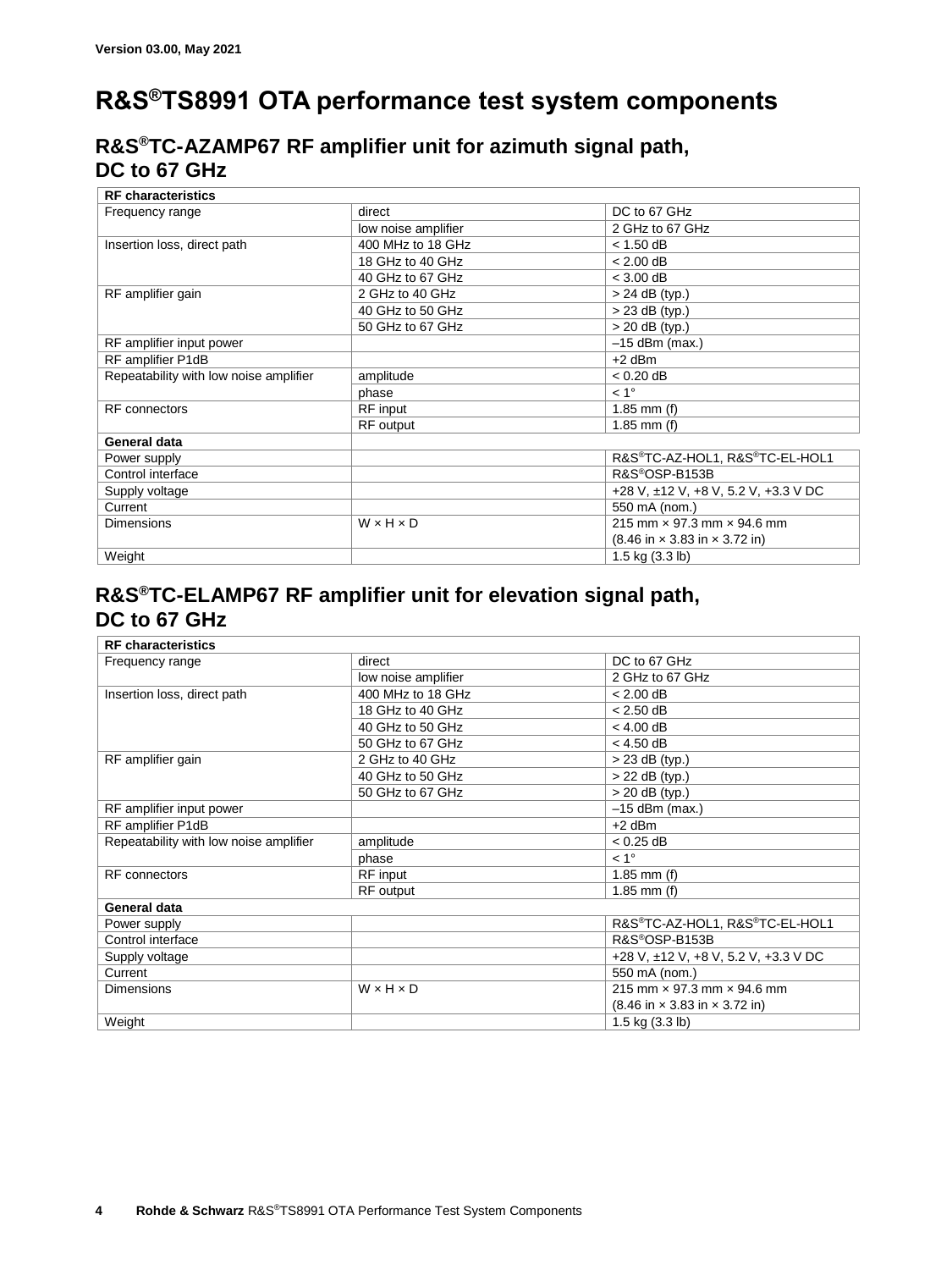### <span id="page-4-0"></span>**R&S®TC-IFCON switching unit for LO/IF signals up to 18 GHz**

| <b>RF</b> characteristics       |                        |                                                                                                                                                                                                                                      |
|---------------------------------|------------------------|--------------------------------------------------------------------------------------------------------------------------------------------------------------------------------------------------------------------------------------|
| Frequency range                 |                        | 100 MHz to 18 GHz                                                                                                                                                                                                                    |
| Insertion loss, direct path     | 100 MHz to 18 GHz      | $< 1.5$ dB                                                                                                                                                                                                                           |
| Connectors                      | RF ports               | $3 \times 2.4$ mm (f)                                                                                                                                                                                                                |
|                                 | diplexer port          | $1 \times$ SMA (f)                                                                                                                                                                                                                   |
|                                 | LO/IF ports            | $2 \times$ SMA (f)                                                                                                                                                                                                                   |
| Accessories (semi-rigid cables) |                        | • diplexer combiner to diplexer combiner<br>• IF Out to R&S®FSW (or any other<br>measurement device)<br>LO In to R&S <sup>®</sup> FSW (or any other<br>measurement device)<br>RF Out to R&S®FSW (or any other<br>measurement device) |
| General data                    |                        |                                                                                                                                                                                                                                      |
| Power supply/control interface  |                        | R&S®OSP-B153B                                                                                                                                                                                                                        |
| Supply voltage                  |                        | +28 V, ±12 V, +8 V, 5.2 V, +3.3 V DC                                                                                                                                                                                                 |
| Dimensions                      | $W \times H \times D$  | 482.6 mm x 43 mm x 476 mm                                                                                                                                                                                                            |
|                                 |                        | $(19 \text{ in} \times 1.69 \text{ in} \times 18.74 \text{ in})$                                                                                                                                                                     |
|                                 | for rack mounting only | 1 HU                                                                                                                                                                                                                                 |
| Weight                          |                        | $0.4$ kg $(0.88$ lb)                                                                                                                                                                                                                 |

### <span id="page-4-1"></span>**R&S®TC-FCON75A mixer downconverter unit for elevation signal path, 50 GHz to 75 GHz**

| <b>RF</b> characteristics |                  |                                                                   |
|---------------------------|------------------|-------------------------------------------------------------------|
| Frequency range           | <b>RF</b>        | 50 GHz to 75 GHz                                                  |
|                           | LO               | 8.0 GHz to 12.84 GHz                                              |
|                           | IF               | 5 MHz to 3.5 GHz                                                  |
|                           |                  | (depends on measurements)                                         |
| RF gain                   | 50 GHz to 55 GHz | 25 dB                                                             |
|                           | 55 GHz to 75 GHz | 20 dB                                                             |
| Maximum input power       | 50 GHz to 75 GHz | $-20$ dBm                                                         |
| Drift over time           | amplitude        | $< 0.1$ dB                                                        |
| (1 h warm-up time)        | phase            | $<$ 5 $^{\circ}$ at 75 GHz                                        |
|                           |                  | (depends on instrument)                                           |
| Connectors                | RF input (front) | $2 \times 1.00$ mm (f)                                            |
|                           | RF output (rear) | SMA (f)                                                           |
| General data              |                  |                                                                   |
| Power supply              |                  | R&S®TC-AZ-HOL1, R&S®TC-EL-HOL1                                    |
| Control interface         |                  | R&S <sup>®</sup> OSP-B153B                                        |
| Supply voltage            |                  | +28 V, $\pm$ 12 V, +8 V, 5.2 V, +3.3 V DC                         |
| Current                   |                  | max. 2.0 A                                                        |
| <b>Dimensions</b>         | WxHxD            | 215 mm $\times$ 72.3 mm $\times$ 94.6 mm                          |
|                           |                  | $(8.46 \text{ in} \times 2.85 \text{ in} \times 3.72 \text{ in})$ |
| Weight                    |                  | 1.5 kg (3.3 lb)                                                   |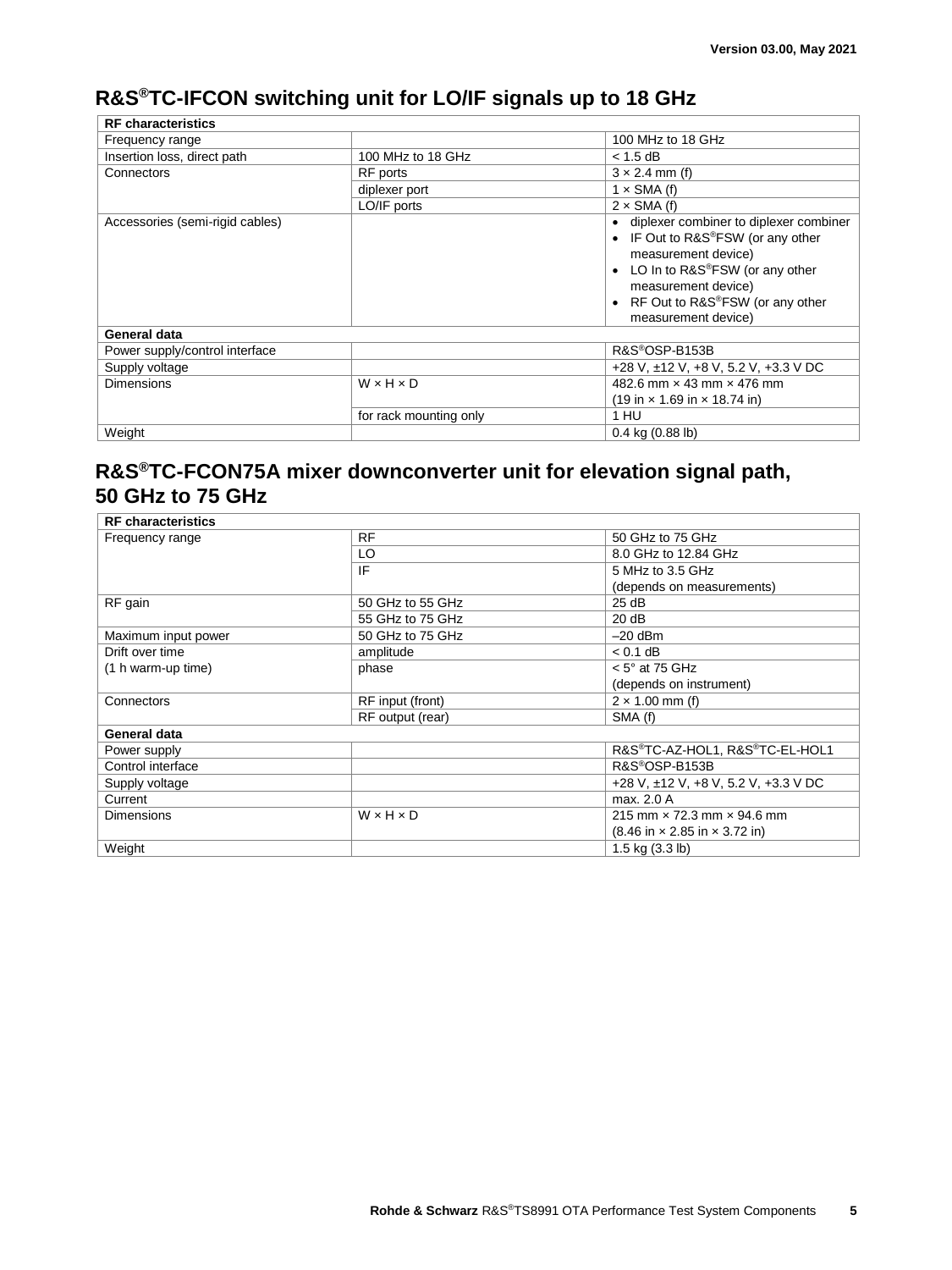### <span id="page-5-0"></span>**R&S®TC-FCON90A mixer downconverter unit for elevation signal path, 60 GHz to 90 GHz**

| <b>RF</b> characteristics |                       |                                                                   |
|---------------------------|-----------------------|-------------------------------------------------------------------|
| Frequency range           | <b>RF</b>             | 60 GHz to 90 GHz                                                  |
|                           | LO                    | 7.44 GHz to 15.34 GHz                                             |
|                           | IF                    | 5 MHz to 3.5 GHz                                                  |
|                           |                       | (depends on measurements)                                         |
| RF gain                   | 60 GHz to 90 GHz      | 25 dB                                                             |
| Maximum input power       | 60 GHz to 90 GHz      | $-24$ dBm                                                         |
| Drift over time           | amplitude             | $< 0.1$ dB                                                        |
| (1 h warm-up time)        | phase                 | $<$ 6 $^{\circ}$ at 90 GHz                                        |
|                           |                       | (depends on instrument)                                           |
| Connectors                | RF input (front)      | $2 \times 1.00$ mm (f)                                            |
|                           | RF output (rear)      | SMA (f)                                                           |
| General data              |                       |                                                                   |
| Power supply              |                       | R&S®TC-AZ-HOL1, R&S®TC-ELHOL1                                     |
| Control interface         |                       | R&S®OSP-B153B                                                     |
| Supply voltage            |                       | +28 V, $\pm$ 12 V, +8 V, 5.2 V, +3.3 V DC                         |
| Current                   |                       | max. 2.0 A                                                        |
| <b>Dimensions</b>         | $W \times H \times D$ | 215 mm x 72.3 mm x 94.6 mm                                        |
|                           |                       | $(8.46 \text{ in} \times 2.85 \text{ in} \times 3.72 \text{ in})$ |
| Weight                    |                       | 1.5 kg $(3.3 \text{ lb})$                                         |

### <span id="page-5-1"></span>**R&S®TC-FC-75T dual mixer down-converting unit for elevation signal path, 50 GHz to 75 GHz**

| <b>RF</b> characteristics |                  |                                                                   |
|---------------------------|------------------|-------------------------------------------------------------------|
| Frequency range           | <b>RF</b>        | 50 GHz to 75 GHz                                                  |
|                           | LO               | 10 GHz to 15 GHz                                                  |
|                           | IF               | DC to 35 GHz                                                      |
|                           |                  | (depends on measurements)                                         |
| RF gain                   | 50 GHz to 75 GHz | 25dB                                                              |
| Maximum input power       | 50 GHz to 75 GHz | $-10$ dBm                                                         |
| Drift over time           | amplitude        | $< 0.1$ dB                                                        |
| $(1 h warm-up)$           | phase            | $\overline{5^{\circ}$ at 75 GHz                                   |
|                           |                  | (depends on instrument)                                           |
| Connectors                | RF input (front) | $2 \times 1.00$ mm (f)                                            |
|                           | RF output (rear) | $2 \times$ SMA (f)                                                |
|                           | LO input (rear)  | SMA (f)                                                           |
| General data              |                  |                                                                   |
| Power supply              |                  | R&S®TC-AZ-HOL1, R&S®TC-EL-HOL1                                    |
| Control interface         |                  | R&S®OSP-B153B                                                     |
| Supply voltage            |                  | +28 V, ±12 V, +8 V, 5.2 V, +3.3 V DC                              |
| Current                   |                  | max. 2.2 A                                                        |
| <b>Dimensions</b>         | WxHxD            | 215 mm $\times$ 72.3 mm $\times$ 94.6 mm                          |
|                           |                  | $(8.46 \text{ in} \times 2.85 \text{ in} \times 3.72 \text{ in})$ |
| Weight                    |                  | 1.5 kg $(3.3 \text{ lb})$                                         |

### <span id="page-5-2"></span>**R&S®TC-AZ-HOL1 mechanical mounting structure on a flat surface and power supply for boxes**

| Accessories                    |       | single 5 m 10-pin ODU cable for                                   |
|--------------------------------|-------|-------------------------------------------------------------------|
|                                |       | R&S®OSP-B153B connection                                          |
| Mounting possibilities         |       | R&S®TC-CCPXSHP, R&S®TC-CCPSHP,                                    |
|                                |       | R&S®TC-CCPMHP and                                                 |
|                                |       | R&S <sup>®</sup> CATR-MNT1                                        |
| Controls                       |       | R&S®TC-AZAMP67. R&S®TC-ELAMP67.                                   |
|                                |       | R&S®TC-FCON75A, R&S®TC-FCON90A                                    |
|                                |       | and R&S®TC-FC-75T                                                 |
| General data                   |       |                                                                   |
| Power supply/control interface |       | R&S®OSP-B153B                                                     |
| Supply voltage                 |       | +28 V, ±12 V, +8 V, 5.2 V, +3.3 V DC                              |
| <b>Dimensions</b>              | WxHxD | 224 mm x 38 mm x 147 mm                                           |
|                                |       | $(8.81 \text{ in} \times 1.49 \text{ in} \times 5.79 \text{ in})$ |
| Weight                         |       | 0.25 kg (0.55 lb)                                                 |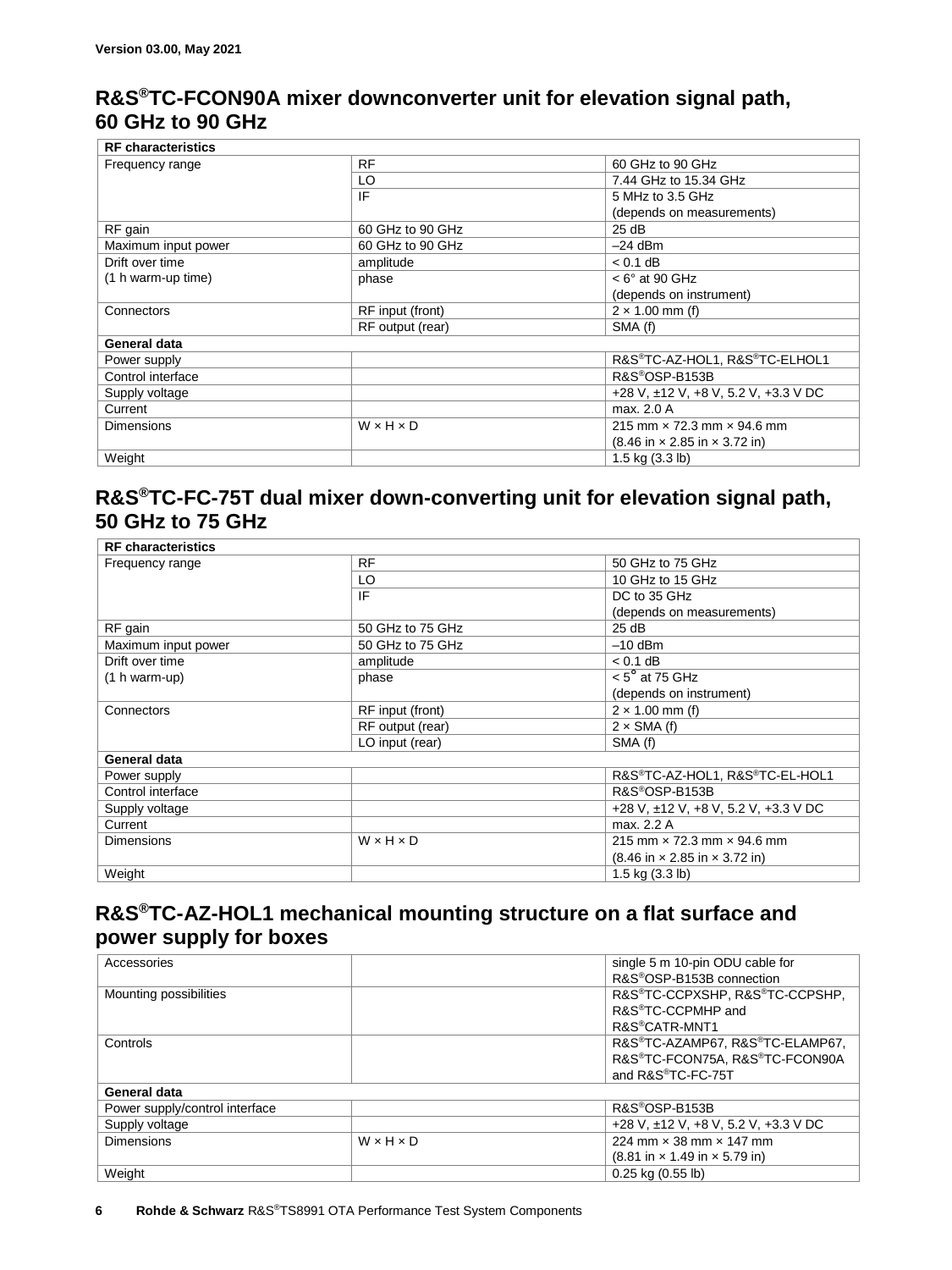#### <span id="page-6-0"></span>**R&S®TC-EL-HOL1 mechanical mounting structure on a squared surface and power supply for boxes**

| Accessories                    |                       | single 5 m 10-pin ODU cable for                                    |
|--------------------------------|-----------------------|--------------------------------------------------------------------|
|                                |                       | R&S <sup>®</sup> OSP-B153B connection                              |
| Mounting possibilities         |                       | R&S <sup>®</sup> TC-CCPXSHP. R&S <sup>®</sup> TC-CCPSHP            |
|                                |                       | and R&S®TC-CCPMHP                                                  |
| Controls                       |                       | R&S®TC-AZAMP67, R&S®TC-ELAMP67,                                    |
|                                |                       | R&S <sup>®</sup> TC-FCON75A. R&S®TC-FCON90A                        |
|                                |                       | and R&S®TC-FC-75T                                                  |
| General data                   |                       |                                                                    |
| Power supply/control interface |                       | R&S®OSP-B153B                                                      |
| Supply voltage                 |                       | +28 V, ±12 V, +8 V, 5.2 V, +3.3 V DC                               |
| Dimensions                     | $W \times H \times D$ | 265 mm × 60 mm × 100 mm                                            |
|                                |                       | $(10.43 \text{ in} \times 2.36 \text{ in} \times 3.72 \text{ in})$ |
| Weight                         |                       | $0.2$ kg $(0.44$ lb)                                               |

### <span id="page-6-1"></span>**R&S®TC-AMP8 power amplifier, two channels, each from 2 GHz to 8 GHz**

| <b>RF</b> characteristics              |                       |                                                                     |
|----------------------------------------|-----------------------|---------------------------------------------------------------------|
| Frequency range                        |                       | 2 GHz to 8 GHz                                                      |
| RF amplifier                           | signal gain           | 30 dB (typ.)                                                        |
|                                        | maximum input power   | $+15$ dBm                                                           |
|                                        | maximum output power  | $+30$ dBm                                                           |
| <b>VSWR</b>                            | <b>RF</b> inputs      | < 1.7                                                               |
|                                        | <b>RF</b> outputs     | < 1.3                                                               |
| Repeatability with low noise amplifier | amplitude             | $< 0.1$ dB                                                          |
|                                        | phase                 | $< 1^{\circ}$                                                       |
| RF connectors                          | RF input              | SMA (f)                                                             |
|                                        | <b>RF</b> output      | SMA (f)                                                             |
| General data                           |                       |                                                                     |
| Supply voltage                         |                       | $+15$ V DC                                                          |
| Current                                |                       | 3 A (nom.)                                                          |
| <b>Dimensions</b>                      | $W \times H \times D$ | 356 mm x 137 mm x 291.5 mm                                          |
|                                        |                       | $(14.01 \text{ in} \times 5.39 \text{ in} \times 11.48 \text{ in})$ |
| Weight                                 |                       | 4 kg (8.82 lb)                                                      |

#### <span id="page-6-2"></span>**R&S®TC-AMP8 power amplifier, two channels, channel 1 from 0.1 GHz to 18 GHz, channel 2 from 2 GHz to 8 GHz**

| <b>RF</b> characteristics              |                       |                                                                     |
|----------------------------------------|-----------------------|---------------------------------------------------------------------|
| Frequency range, channel 1             |                       | 0.1 GHz to 18 GHz                                                   |
| RF amplifier, channel 1                | signal gain           | 26 dB (typ.)                                                        |
|                                        | maximum input power   | $+15$ dBm                                                           |
|                                        | maximum output power  | $+30$ dBm                                                           |
| Frequency range, channel 2             |                       | 2 GHz to 8 GHz                                                      |
| RF amplifier, channel 2                | signal gain           | 30 dB (typ.)                                                        |
|                                        | maximum input power   | $+15$ dBm                                                           |
|                                        | maximum output power  | $+30$ dBm                                                           |
| <b>VSWR</b>                            | RF inputs             | < 1.7                                                               |
|                                        | <b>RF</b> outputs     | < 1.3                                                               |
| Repeatability with low noise amplifier | amplitude             | $< 0.1$ dB                                                          |
|                                        | phase                 | $< 1^{\circ}$                                                       |
| <b>RF</b> connectors                   | RF input              | SMA (f)                                                             |
|                                        | <b>RF</b> output      | SMA (f)                                                             |
| General data                           |                       |                                                                     |
| Supply voltage                         |                       | $+15$ V DC                                                          |
| Current                                |                       | 3 A (nom.)                                                          |
| <b>Dimensions</b>                      | $W \times H \times D$ | 356 mm x 137 mm x 291.5 mm                                          |
|                                        |                       | $(14.01 \text{ in} \times 5.39 \text{ in} \times 11.48 \text{ in})$ |
| Weight                                 |                       | 4 kg (8.82 lb)                                                      |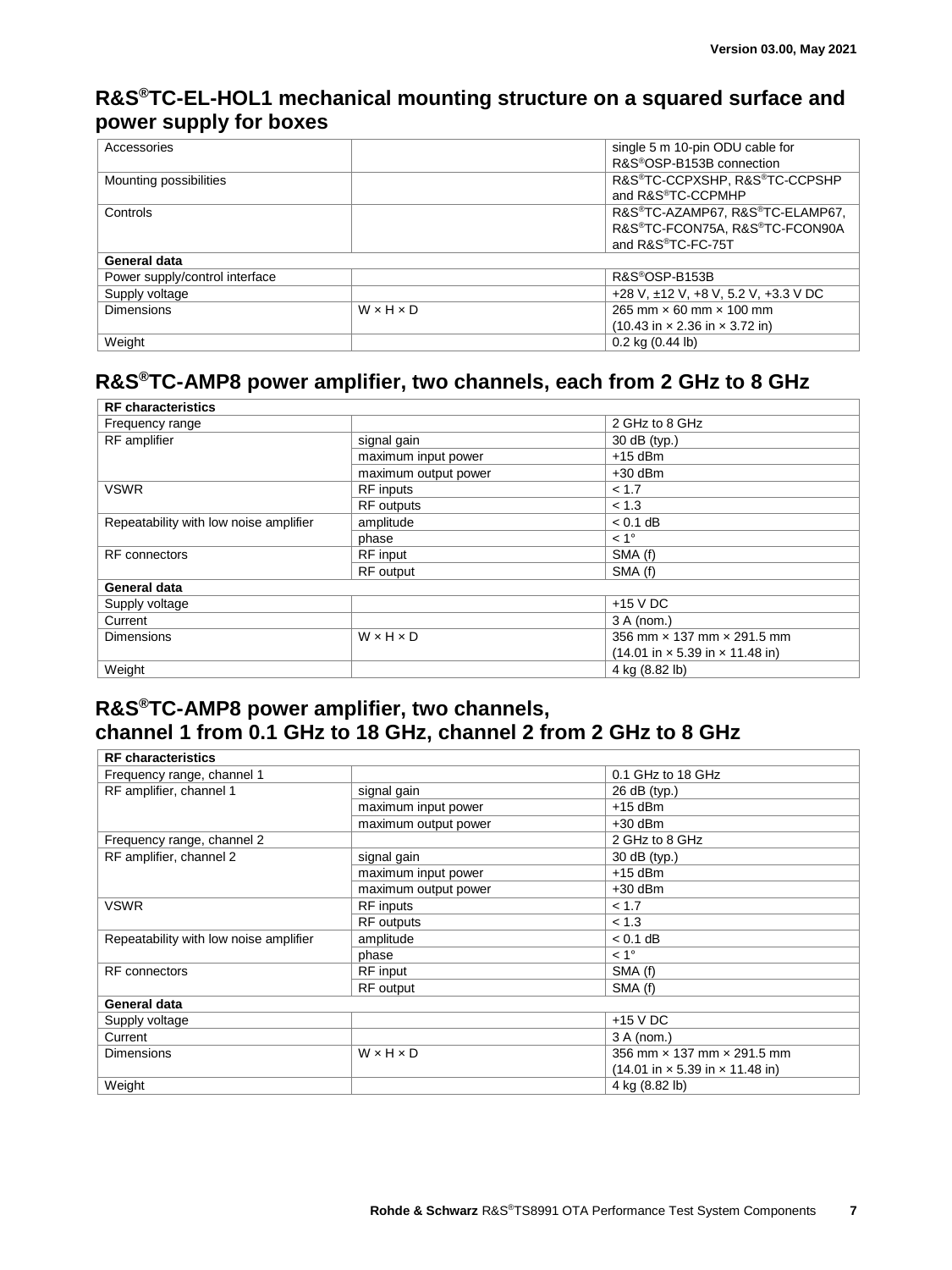### <span id="page-7-0"></span>**R&S®TC-ELSW90 transfer relay for switching between two boxes on the elevation arm, DC to 90 GHz**

| <b>RF</b> characteristics      |                       |                                                                                                                                              |
|--------------------------------|-----------------------|----------------------------------------------------------------------------------------------------------------------------------------------|
| Frequency range                |                       | DC to 90 GHz                                                                                                                                 |
| RF connectors                  | RF input/output       | $2 \times 1.00$ mm (f)                                                                                                                       |
|                                | RF input/output       | $2 \times 1.85$ mm (f)                                                                                                                       |
| Switching time                 |                       | $< 10$ ms                                                                                                                                    |
| Accessories                    |                       | • 4-pin ODU cable to connect to<br>R&S <sup>®</sup> TC-FCON75A or<br>R&S®TC-FCON90A<br>RF cable, 1 m (SF101) to connect to<br>R&S®TC-ELAMP67 |
| General data                   |                       |                                                                                                                                              |
| Power supply/control interface | 4-pin ODU cable       | R&S <sup>®</sup> TC-FCON75A. R&S <sup>®</sup> TC-FCON90A                                                                                     |
| Supply voltage                 |                       | $±12$ V DC                                                                                                                                   |
| Current                        |                       | max. 150 mA                                                                                                                                  |
| <b>Dimensions</b>              | $W \times H \times D$ | 101 mm $\times$ 44 mm $\times$ 53 mm                                                                                                         |
|                                |                       | $(4.00 \text{ in} \times 1.75 \text{ in} \times 2.10 \text{ in})$                                                                            |
| Weight                         |                       | $0.2$ kg $(0.45$ lb)                                                                                                                         |

### <span id="page-7-1"></span>**R&S®TC-SGH75M SGH calibration antenna, 50 GHz to 75 GHz, incl. multiplier**

| <b>RF</b> characteristics |                       |                                                                   |
|---------------------------|-----------------------|-------------------------------------------------------------------|
| Frequency range           |                       | 50 GHz to 75 GHz                                                  |
| RF amplifier              | signal gain           | 20 dB (nom.)                                                      |
| Antenna realized gain     |                       | $> 0$ dBi (typ.)                                                  |
| <b>VSWR</b>               | RF input              | $< 1.4$ (nom.)                                                    |
| RF connectors             | RF input              | SMA (f)                                                           |
| General data              |                       |                                                                   |
| Supply voltage            |                       | 6 V DC                                                            |
| Current                   |                       | $0.5$ A (nom.)                                                    |
| <b>Dimensions</b>         | $W \times H \times D$ | 80 mm x 80 mm x 185 mm                                            |
|                           |                       | $(3.15 \text{ in} \times 3.15 \text{ in} \times 7.28 \text{ in})$ |
| Weight                    |                       | 0.32 kg (0.70 lb)                                                 |

### <span id="page-7-2"></span>**R&S®TC-SGH90M SGH calibration antenna, 60 GHz to 90 GHz, incl. multiplier**

| <b>RF</b> characteristics |             |                                                                   |
|---------------------------|-------------|-------------------------------------------------------------------|
| Frequency range           |             | 60 GHz to 90 GHz                                                  |
| RF amplifier              | signal gain | 20 dB (nom.)                                                      |
| Antenna realized gain     |             | $> 1$ dBi (typ.)                                                  |
| <b>VSWR</b>               | RF input    | $< 1.4$ (nom.)                                                    |
| <b>RF</b> connectors      | RF input    | SMA (f)                                                           |
| General data              |             |                                                                   |
| Supply voltage            |             | 6 V DC                                                            |
| Current                   |             | $0.5$ A (nom.)                                                    |
| <b>Dimensions</b>         | WxHxD       | 80 mm × 80 mm × 173.5 mm                                          |
|                           |             | $(3.15 \text{ in} \times 3.15 \text{ in} \times 6.83 \text{ in})$ |
| Weight                    |             | 0.32 kg (0.70 lb)                                                 |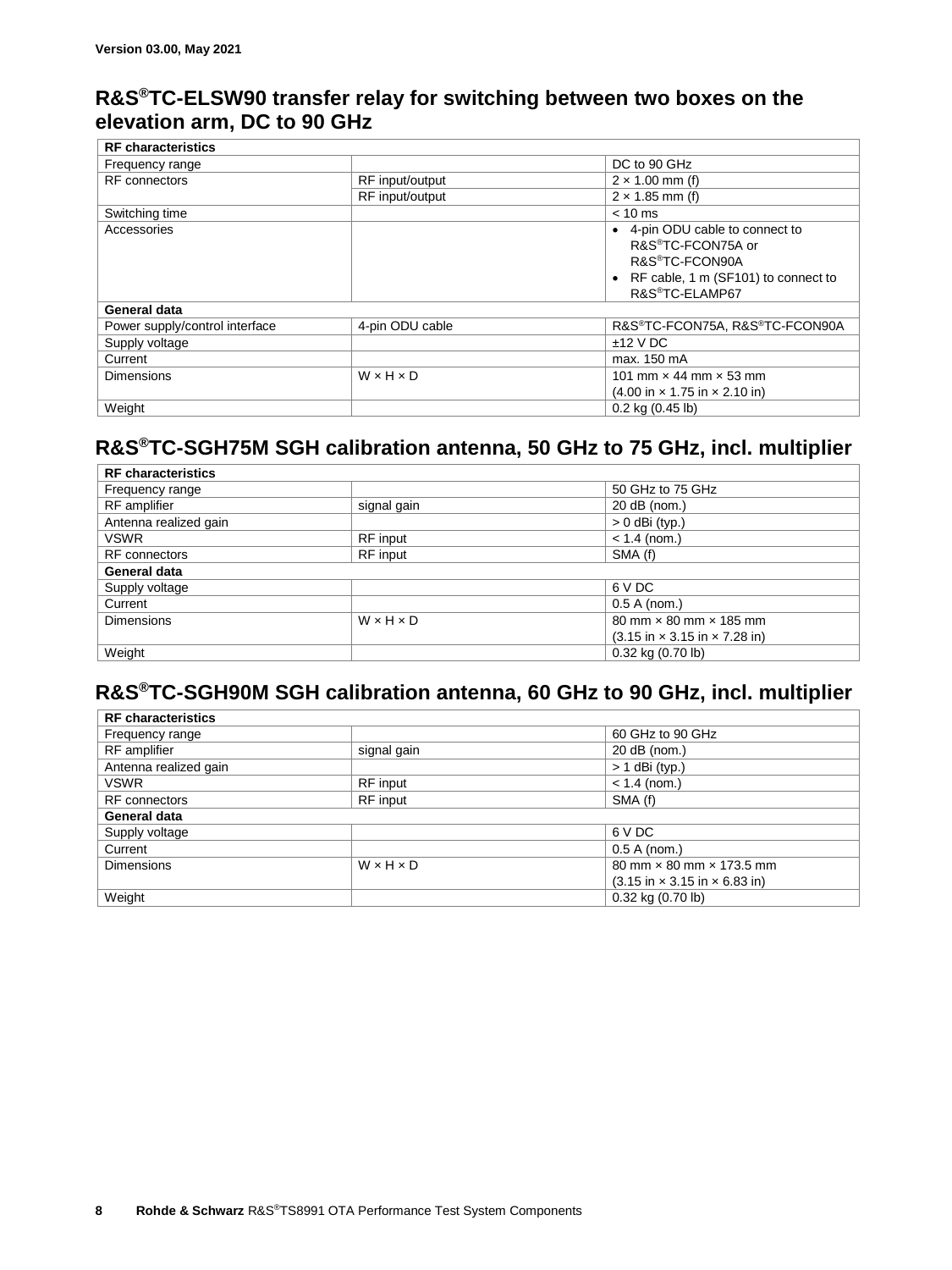# <span id="page-8-0"></span>**R&S®TC-CCPXST1 Rohacell® azimuth pedestal for WPTC-XS HP positioner**

<span id="page-8-1"></span>

| Components of pedestal with dimensions |                                                          |                                             |
|----------------------------------------|----------------------------------------------------------|---------------------------------------------|
| Dimensions of components               | base with aluminum flange <sup>1</sup>                   | 345 mm (13.58 in)                           |
|                                        | removable height discs (1 each), H x Ø                   | $30 \text{ mm} \times 480 \text{ mm}$       |
|                                        |                                                          | $(1.18 \text{ in} \times 18.90 \text{ in})$ |
|                                        |                                                          | 40 mm × 480 mm                              |
|                                        |                                                          | $(1.57 \text{ in} \times 18.90 \text{ in})$ |
|                                        |                                                          | 50 mm $\times$ 480 mm                       |
|                                        |                                                          | $(1.97 \text{ in} \times 18.90 \text{ in})$ |
|                                        |                                                          | 60 mm $\times$ 480 mm                       |
|                                        |                                                          | $(2.36 \text{ in} \times 18.90 \text{ in})$ |
|                                        |                                                          | 70 mm × 480 mm                              |
|                                        |                                                          | $(2.76 \text{ in} \times 18.90 \text{ in})$ |
|                                        |                                                          | 200 mm $\times$ 480 mm                      |
|                                        |                                                          | $(7.87 \text{ in} \times 18.90 \text{ in})$ |
|                                        | disc for phantom head, $H \times \emptyset$ ;            | 70 mm × 480 mm                              |
|                                        | e.g. SPEAG <sup>®</sup> Head-P10                         | $(2.76 \text{ in} \times 18.90 \text{ in})$ |
|                                        | disc for phantom head, $H \times \emptyset$ ;            | 40 mm × 480 mm                              |
|                                        | e.g. for SPEAG® SAM-V4.5BS                               | $(1.57 \text{ in} \times 18.90 \text{ in})$ |
|                                        | calibration disc, $H \times \emptyset$ ;                 | 40 mm × 480 mm                              |
|                                        | useable for antennas:                                    | $(1.57 \text{ in} \times 18.90 \text{ in})$ |
|                                        | R&S®TC-SGH26, R&S®TC-SGH40,                              |                                             |
|                                        | R&S®TC-SGH60, R&S®TC-TA40REF,                            |                                             |
|                                        | R&S®TC-TA18, R&S®DST-B215                                |                                             |
| Height/height adjustment               |                                                          |                                             |
| Minimum usage height                   | height with 30 mm height disc $+70$ mm                   | 445 mm                                      |
|                                        | phantom disc mounted <sup>1</sup>                        |                                             |
|                                        | distance top surface to elevation axis                   | approx. 385 mm                              |
| Maximum usage height                   | height with 70 mm phantom disc <sup>1</sup>              | 835 mm + (0 mm to 5 mm)                     |
| Height adjustment                      | between minimum and maximum usage                        | in steps of 1 cm                            |
|                                        | height via exchange of removable discs                   |                                             |
| <b>General data</b>                    |                                                          |                                             |
| Maximum load                           | centered                                                 | 23 kg                                       |
|                                        | off center (25 cm deviation from pedestal                | 10 kg                                       |
|                                        | center to center of gravity load)                        |                                             |
| Material <sup>2</sup>                  |                                                          | Rohacell <sup>®</sup> HF71                  |
| Tolerances (at height 835 mm)          | maximum flatness error of top surface                    | $2 \, \text{mm}$                            |
|                                        | maximum deviation of concentricity                       | 6 mm                                        |
| <b>Environmental conditions</b>        |                                                          | controlled laboratory environment           |
| Storage conditions                     | long term storage                                        | air-conditioned laboratory environment or   |
|                                        |                                                          | tightly sealed in plastic bags              |
| Weight                                 | usage condition: maximum height,<br>phantom disc mounted | approx. 9 kg (19.8 lb)                      |

 $\overline{a}$ 

<sup>1</sup> Height measurement from reference plane of aluminum flange.

<sup>&</sup>lt;sup>2</sup> For the Rohacell<sup>®</sup> material applies: cosmetic failures of the surface, including but not limited to scratches, dents and cavities may occur, which do not negatively affect the operation. Such optical failures shall not constitute a deviation from any specified data, feature, quality or characteristics.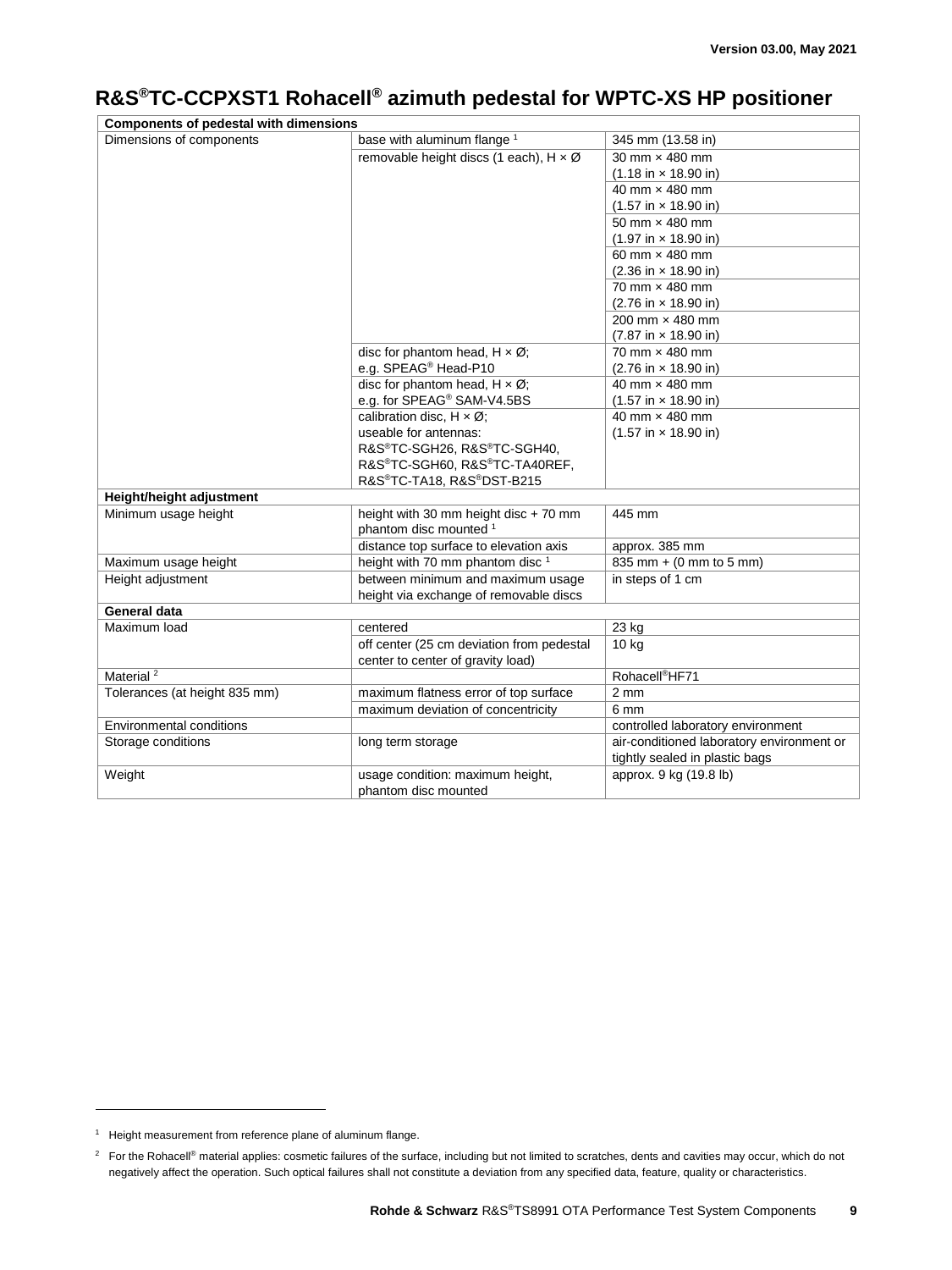# <span id="page-9-0"></span>**R&S®TC-CCPST1 Rohacell® azimuth pedestal for WPTC-S HP positioner**

**Components of pedestal with dimensions**

<span id="page-9-1"></span>

| Components or pedestal with dimensions |                                               |                                             |
|----------------------------------------|-----------------------------------------------|---------------------------------------------|
| Dimensions of components               | base with aluminum flange 3                   | 595 mm (23.42 in)                           |
|                                        | removable height discs (1 each), H x Ø        | $30 \text{ mm} \times 480 \text{ mm}$       |
|                                        |                                               | $(1.18 \text{ in} \times 18.90 \text{ in})$ |
|                                        |                                               | 40 mm × 480 mm                              |
|                                        |                                               | $(1.57 \text{ in} \times 18.90 \text{ in})$ |
|                                        |                                               | 50 mm $\times$ 480 mm                       |
|                                        |                                               | $(1.97 \text{ in} \times 18.90 \text{ in})$ |
|                                        |                                               | 60 mm $\times$ 480 mm                       |
|                                        |                                               | $(2.36 \text{ in} \times 18.90 \text{ in})$ |
|                                        |                                               | 70 mm × 480 mm                              |
|                                        |                                               | $(2.76 \text{ in} \times 18.90 \text{ in})$ |
|                                        |                                               | 200 mm × 480 mm                             |
|                                        |                                               | $(7.87 \text{ in} \times 18.90 \text{ in})$ |
|                                        | disc for phantom head, $H \times \emptyset$ ; | 70 mm × 480 mm                              |
|                                        | e.g. SPEAG <sup>®</sup> Head-P10              | $(2.76 \text{ in} \times 18.90 \text{ in})$ |
|                                        | disc for phantom head, $H \times \emptyset$ ; | 40 mm × 480 mm                              |
|                                        | e.g. for SPEAG® SAM-V4.5BS                    | $(1.57 \text{ in} \times 18.90 \text{ in})$ |
|                                        | calibration disc; $H \times \emptyset$ ;      | 40 mm × 480 mm                              |
|                                        | useable for antennas:                         | $(1.57 \text{ in} \times 18.90 \text{ in})$ |
|                                        | R&S®TC-SGH26, R&S®TC-SGH40,                   |                                             |
|                                        | R&S®TC-SGH60, R&S®TC-TA40REF,                 |                                             |
|                                        | R&S®TC-TA18, R&S®DST-B215                     |                                             |
| Height/height adjustment               |                                               |                                             |
| Minimum usage height                   | height with 30 mm height disc $+70$ mm        | 695 mm                                      |
|                                        | phantom disc mounted 3                        |                                             |
|                                        | distance top surface to elevation axis        | approx. 385 mm                              |
| Maximum usage height                   | height with 70 mm phantom disc 3              | 1085 mm + (0 mm to 7 mm)                    |
| Height adjustment                      | between minimum and maximum usage             | in steps of 1 cm                            |
|                                        | height via exchange of removable discs        |                                             |
| General data                           |                                               |                                             |
| Maximum load                           | centered                                      | 23 kg                                       |
|                                        | off center (25 cm deviation from pedestal     | 10 <sub>kg</sub>                            |
|                                        | center to center of gravity load)             |                                             |
| Material <sup>4</sup>                  |                                               | Rohacell <sup>®</sup> HF71                  |
| Tolerances (at height 835 mm)          | maximum flatness error of top surface         | $2.2 \text{ mm}$                            |
|                                        | maximum deviation of concentricity            | 7 mm                                        |
| <b>Environmental conditions</b>        |                                               | controlled laboratory environment           |
| Storage conditions                     | long term storage                             | air-conditioned laboratory environment or   |
|                                        |                                               | tightly sealed in plastic bags              |
| Weight                                 | usage condition: maximum height,              | approx. 10 kg (22.0 lb)                     |
|                                        | phantom disc mounted                          |                                             |

 $\overline{a}$ 

<sup>&</sup>lt;sup>3</sup> Height measurement from reference plane of aluminum flange.

<sup>&</sup>lt;sup>4</sup> For the Rohacell<sup>®</sup> material applies: cosmetic failures of the surface, including but not limited to scratches, dents and cavities may occur, which do not negatively affect the operation. Such optical failures shall not constitute a deviation from any specified data, feature, quality or characteristics.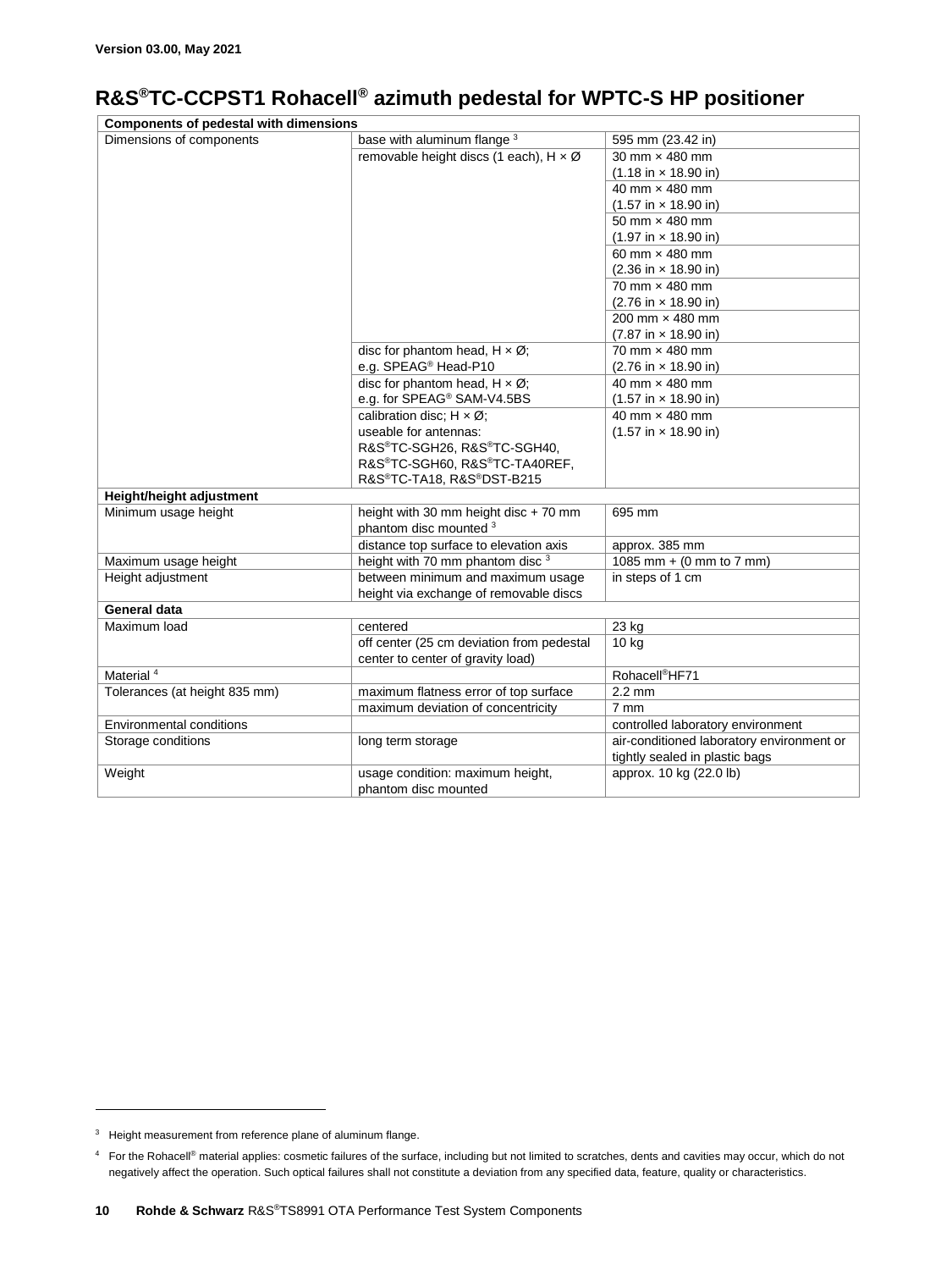# <span id="page-10-0"></span>**R&S®TC-CCPMT1 Rohacell® azimuth pedestal for WPTC-M HP positioner**

<span id="page-10-1"></span>

| Components of pedestal with dimensions |                                               |                                             |
|----------------------------------------|-----------------------------------------------|---------------------------------------------|
| Dimension of components                | base with aluminum flange <sup>5</sup>        | 795 mm (31.30 in)                           |
|                                        | removable height discs (1 each), H x Ø        | $30 \text{ mm} \times 480 \text{ mm}$       |
|                                        |                                               | $(1.18 \text{ in} \times 18.90 \text{ in})$ |
|                                        |                                               | 40 mm × 480 mm                              |
|                                        |                                               | $(1.57 \text{ in} \times 18.90 \text{ in})$ |
|                                        |                                               | 50 mm $\times$ 480 mm                       |
|                                        |                                               | $(1.97 \text{ in} \times 18.90 \text{ in})$ |
|                                        |                                               | 60 mm $\times$ 480 mm                       |
|                                        |                                               | $(2.36 \text{ in} \times 18.90 \text{ in})$ |
|                                        |                                               | 70 mm × 480 mm                              |
|                                        |                                               | $(2.76 \text{ in} \times 18.90 \text{ in})$ |
|                                        |                                               | 200 mm × 480 mm                             |
|                                        |                                               | $(7.87 \text{ in} \times 18.90 \text{ in})$ |
|                                        | disc for phantom head, $H \times \emptyset$ ; | 70 mm × 480 mm                              |
|                                        | e.g. SPEAG <sup>®</sup> Head-P10              | (2.76 in x 18.90 in)                        |
|                                        | disc for phantom head, $H \times \emptyset$ ; | 40 mm × 480 mm                              |
|                                        | e.g. for SPEAG® SAM-V4.5BS                    | $(1.57 \text{ in} \times 18.90 \text{ in})$ |
|                                        | calibration disc; $H \times \emptyset$ ;      | 40 mm × 480 mm                              |
|                                        | useable for antennas:                         | $(1.57 \text{ in} \times 18.90 \text{ in})$ |
|                                        | R&S®TC-SGH26, R&S®TC-SGH40,                   |                                             |
|                                        | R&S®TC-SGH60, R&S®TC-TA40REF,                 |                                             |
|                                        | R&S®TC-TA18, R&S®DST-B215                     |                                             |
| Height/height adjustment               |                                               |                                             |
| Minimum usage height                   | height with 30 mm height disc + 70 mm         | 895 mm                                      |
|                                        | phantom disc mounted <sup>5</sup>             |                                             |
|                                        | distance top surface to elevation axis        | approx. 385 mm                              |
| Maximum usage height                   | height with 70 mm phantom disc <sup>5</sup>   | 1285 mm + (0 mm to 9 mm)                    |
| Height adjustment                      | between minimum and maximum usage             | in steps of 1 cm                            |
|                                        | height via exchange of removable discs        |                                             |
| General data                           |                                               |                                             |
| Maximum load                           | centered                                      | 23 kg                                       |
|                                        | off center (25 cm deviation from pedestal     | $10$ kg                                     |
|                                        | center to center of gravity load)             |                                             |
| Material <sup>6</sup>                  |                                               | Rohacell <sup>®</sup> HF71                  |
| Tolerances (at height 835 mm)          | maximum flatness error of top surface         | $2.8 \text{ mm}$                            |
|                                        | maximum deviation of concentricity            | 9 <sub>mm</sub>                             |
| <b>Environmental conditions</b>        |                                               | controlled laboratory environment           |
| Storage conditions                     | long term storage                             | air-conditioned laboratory environment or   |
|                                        |                                               | tightly sealed in plastic bags              |
| Weight                                 | usage condition: max. height,                 | approx. 11.5 kg (25.4 lb)                   |
|                                        | phantom disc mounted                          |                                             |

 $\overline{a}$ 

<sup>5</sup> Height measurement from reference plane of aluminum flange.

<sup>&</sup>lt;sup>6</sup> For the Rohacell<sup>®</sup> material applies: cosmetic failures of the surface, including but not limited to scratches, dents and cavities may occur, which do not negatively affect the operation. Such optical failures shall not constitute a deviation from any specified data, feature, quality or characteristics.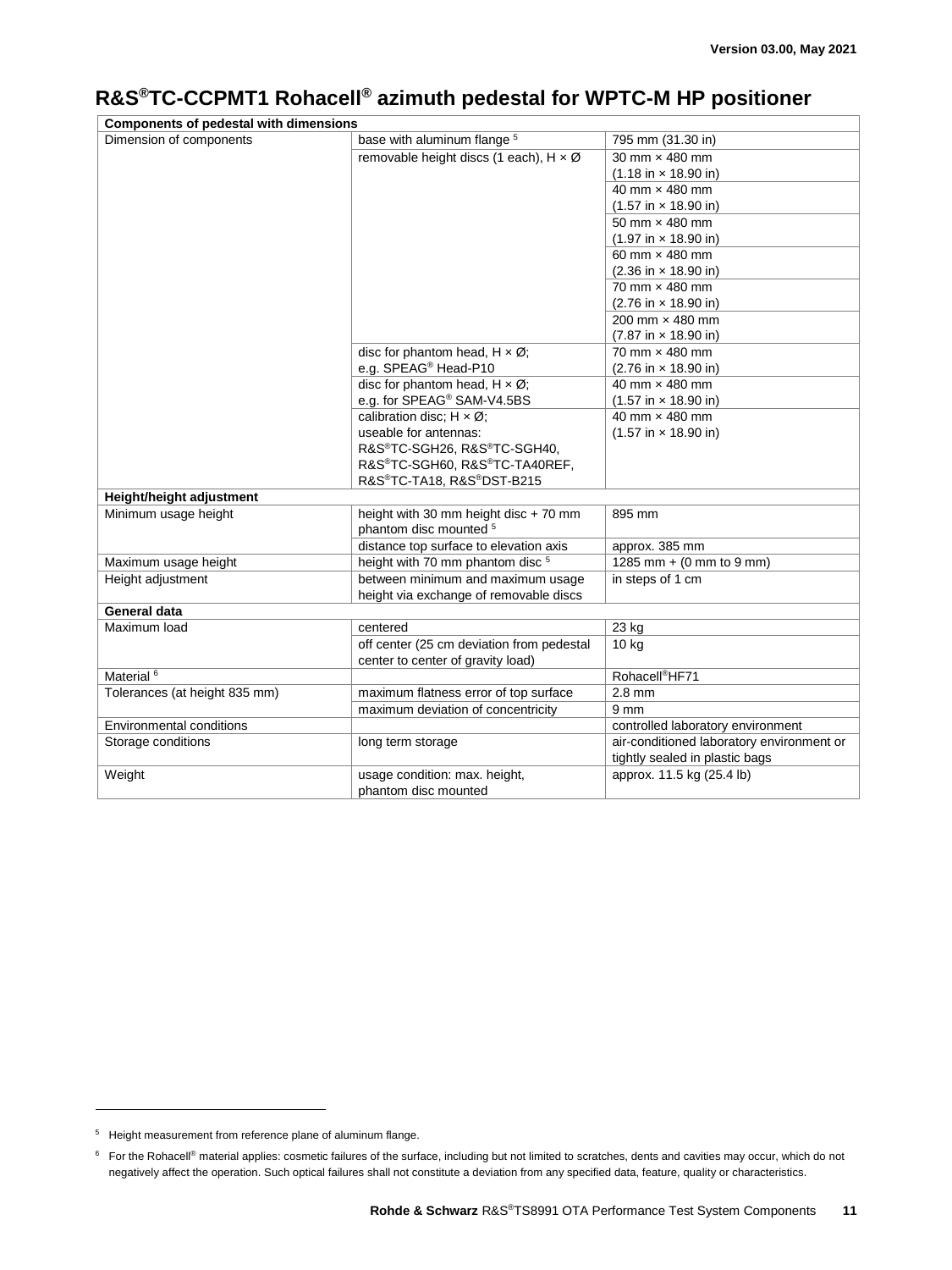# <span id="page-11-0"></span>**System accessories**

### <span id="page-11-1"></span>**R&S®TC-RJ-26.5 RF rotary joint, DC to 26.5 GHz, SMA (f) connector**

| Frequency range   |       | DC to 26.5 GHz                                                    |
|-------------------|-------|-------------------------------------------------------------------|
| Impedance         |       | 50 $\Omega$ (nom.)                                                |
| RF connector      |       | $2 \times$ SMA (f)                                                |
| Life time         |       | min. $5 \times 10^6$ revolutions                                  |
| <b>Dimensions</b> | WxHxD | 34.8 mm $\times$ 25.4 mm $\times$ 25.4 mm                         |
|                   |       | $(1.37 \text{ in} \times 1.00 \text{ in} \times 1.00 \text{ in})$ |
| Weight            |       | approx. 28 g (0.06 lb)                                            |

### <span id="page-11-2"></span>**R&S®TC-RJ-40 RF rotary joint, DC to 40 GHz, 2.92 mm (f) connector**

| Frequency range   |       | DC to 40 GHz                                                      |
|-------------------|-------|-------------------------------------------------------------------|
| Impedance         |       | 50 $\Omega$ (nom.)                                                |
| RF connector      |       | $2 \times 2.92$ mm (f)                                            |
| Life time         |       | min. $5 \times 10^6$ revolutions                                  |
| <b>Dimensions</b> | WxHxD | 34.8 mm $\times$ 25.4 mm $\times$ 25.4 mm                         |
|                   |       | $(1.37 \text{ in} \times 1.00 \text{ in} \times 1.00 \text{ in})$ |
| Weight            |       | approx. 28 g (0.06 lb)                                            |

#### <span id="page-11-3"></span>**R&S®TC-RJ-50 RF rotary joint, DC to 50 GHz, 2.40 mm (f) connector**

| Frequency range   |       | DC to 50 GHz                                                      |
|-------------------|-------|-------------------------------------------------------------------|
| Impedance         |       | 50 $\Omega$ (nom.)                                                |
| RF connector      |       | $2 \times 2.40$ mm (f)                                            |
| Life time         |       | min. $5 \times 10^6$ revolutions                                  |
| <b>Dimensions</b> | WxHxD | 34.8 mm $\times$ 25.4 mm $\times$ 25.4 mm                         |
|                   |       | $(1.37 \text{ in} \times 1.00 \text{ in} \times 1.00 \text{ in})$ |
| Weight            |       | approx. 28 g (0.06 lb)                                            |

### <span id="page-11-4"></span>**R&S®TC-RJ-67 RF rotary joint, DC to 67 GHz, 1.85 mm (f) connector**

| Frequency range   |       | DC to 67 GHz                                                      |
|-------------------|-------|-------------------------------------------------------------------|
| Impedance         |       | 50 $\Omega$ (nom.)                                                |
| RF connector      |       | $2 \times 1.85$ mm (f)                                            |
| Life time         |       | min. $0.2 \times 10^6$ revolutions                                |
| <b>Dimensions</b> | WxHxD | 53.0 mm $\times$ 25.4 mm $\times$ 25.4 mm                         |
|                   |       | $(2.09 \text{ in} \times 1.00 \text{ in} \times 1.00 \text{ in})$ |
| Weight            |       | approx. 50 g (0.11 lb)                                            |

#### <span id="page-11-5"></span>**R&S®TC-WAPAN, access panel for anechoic chambers**

| Connections        | FSMA feedthrough              |                                                                     |
|--------------------|-------------------------------|---------------------------------------------------------------------|
|                    | user cable feedthrough        |                                                                     |
| Possible mountings | Rohde & Schwarz feedthroughs  |                                                                     |
|                    | R&S®OSP2xx/R&S®OSP3xx modules | 4                                                                   |
| <b>Dimensions</b>  | WxHxD                         | 500 mm $\times$ 500 mm $\times$ 78 mm                               |
|                    |                               | $(19.68 \text{ in} \times 19.68 \text{ in} \times 3.07 \text{ in})$ |
| Weight             |                               | 3.5 kg (7.7 lb)                                                     |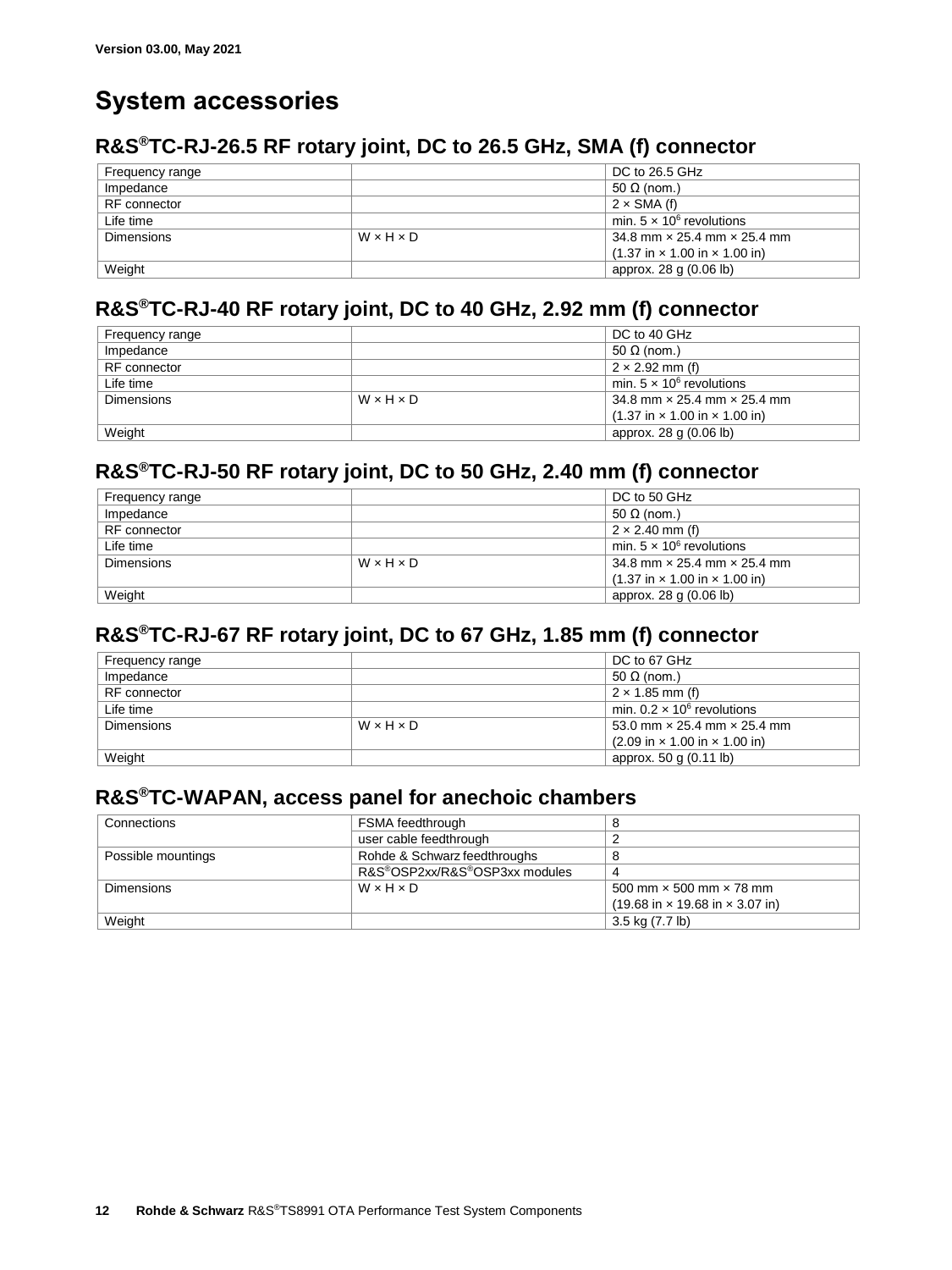### <span id="page-12-0"></span>**R&S®TC-Align, laser alignment panel for anechoic chambers**

| Linear lasers (ceiling)        |                       | 2, color: red                                                       |
|--------------------------------|-----------------------|---------------------------------------------------------------------|
| X/Y axis alignment             |                       | $±9$ mm                                                             |
| Tilt alignment                 |                       | ±9°                                                                 |
| Rotation alignment (axial)     |                       | $360^\circ$                                                         |
| Focus                          |                       | yes, up to 20 m                                                     |
| Linear lasers (side)           |                       | 2, color: green                                                     |
| X/Y axis alignment             |                       | $±9$ mm                                                             |
| Tilt alignment                 |                       | ±9°                                                                 |
| Rotation alignment (axial)     |                       | $360^\circ$                                                         |
| Focus                          |                       | yes, up to 20 m                                                     |
| General data                   |                       |                                                                     |
| Laser class                    |                       | 1M                                                                  |
| Supply voltage                 |                       | $+9$ V to $+30$ V DC                                                |
| Current for two ceiling lasers |                       | $< 800$ mA                                                          |
| Current for two side lasers    |                       | $< 600$ mA                                                          |
| <b>Dimensions</b>              | $W \times H \times D$ | 610 mm $\times$ 30 mm $\times$ 610 mm                               |
|                                |                       | $(24.01 \text{ in} \times 1.18 \text{ in} \times 24.01 \text{ in})$ |
| Weight                         |                       | 3.5 kg (7.72 lb)                                                    |

### <span id="page-12-1"></span>**R&S®OSP-B153B (control interface for various RSE/OTA system components)**

| Current consumption                     | internal OSP module bus                | max. 800 mA (+28 V DC)                                            |
|-----------------------------------------|----------------------------------------|-------------------------------------------------------------------|
|                                         |                                        | max. 750 mA (+3.3 V DC)                                           |
| Output current for each channel         | via 10-pin ODU connector               | max. 800 mA (+28 V DC)                                            |
| (to external boxes)                     |                                        | max. $3.0 A (+15 V DC)$                                           |
|                                         |                                        | max. 375 mA (+3.3 V DC)                                           |
| Output current for each external output | via 2-pin ODU output connector         | max. $1.5 A (+15 V DC)$                                           |
| External input with single power supply | $2 \times 4$ -pin ODU input connector  | 7.0 A, 15 V DC,                                                   |
| (with Y connector)                      |                                        | $Ch1 + Ch2$ , max. 3.5 A, 15 V DC,                                |
|                                         |                                        | $Ch3 + Ch4$ , max. 3.5 A, 15 V DC                                 |
| External input with dual power supply   | $2 \times 4$ -pin ODU input connector  | 14.0 A. 15 V DC.                                                  |
| (without Y connector)                   |                                        | $Ch1 + Ch2$ , max. 7 A, 15 V DC,                                  |
|                                         |                                        | $Ch3 + Ch4$ , max. 7 A, 15 V DC                                   |
| Digital output for each channel         | via 10-pin ODU connector               | I <sub>2</sub> C bus                                              |
| (to external boxes)                     |                                        |                                                                   |
| Slot position for R&S®OSP2xx/OSP3xx     |                                        | without restrictions                                              |
| <b>Dimensions</b>                       | $W \times H \times D$ (standard width) | 107.6 mm $\times$ 65.5 mm $\times$ 70 mm                          |
|                                         |                                        | $(4.24 \text{ in} \times 2.58 \text{ in} \times 2.76 \text{ in})$ |
| Weight                                  | without accessories (PS, cables)       | approx. 0.2 kg (0.42 lb)                                          |

# <span id="page-12-2"></span>**General data**

| <b>Environmental conditions</b> |                                     |                            |  |  |
|---------------------------------|-------------------------------------|----------------------------|--|--|
| Temperature                     | operating temperature range         | $+5$ °C to $+35$ °C        |  |  |
|                                 | storage temperature range           | $-25$ °C to +70 °C         |  |  |
| Damp heat                       | +30 °C/70 % rel. humidity/constant, |                            |  |  |
|                                 |                                     | in line with EN 60068-2-78 |  |  |

| <b>Mechanical resistance</b> |            |                                         |  |  |
|------------------------------|------------|-----------------------------------------|--|--|
| Vibration                    | sinusoidal | 5 Hz to 55 Hz, 0.3 mm double amplitude, |  |  |
|                              |            | 55 Hz to 150 Hz, 0.5 g const.,          |  |  |
|                              |            | in line with EN 60068-2-6               |  |  |
|                              | random     | 8 Hz to 500 Hz, acceleration 1.2 g RMS, |  |  |
|                              |            | in line with EN 60068-2-64              |  |  |
|                              | shock      | 45 Hz to 2000 Hz: max. 40 g,            |  |  |
|                              |            | in line with MIL-STD-810, method 516,   |  |  |
|                              |            | procedure I                             |  |  |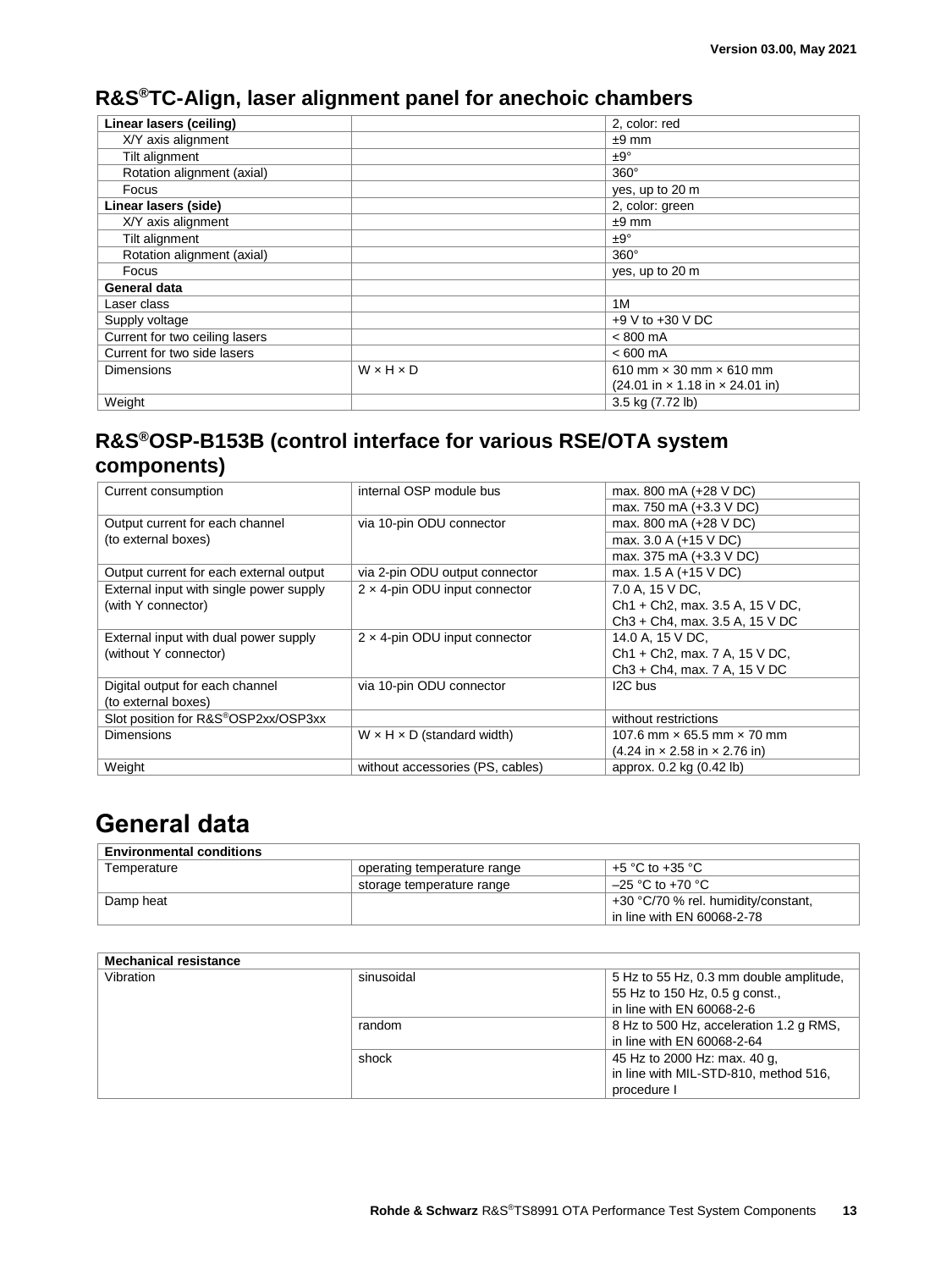# <span id="page-13-0"></span>**Ordering information**

| <b>Designation</b>                                               | <b>Type</b>                        | Order No.    |  |  |
|------------------------------------------------------------------|------------------------------------|--------------|--|--|
| RF amplifier unit for azimuth signal path, DC to 67 GHz          | R&S®TC-AZAMP67                     | 1536.8348.02 |  |  |
| RF amplifier unit for elevation signal path, DC to 67 GHz        | R&S <sup>®</sup> TC-ELAMP67        | 1533.8354.02 |  |  |
| Switching unit for LO/IF signals, up to 18 GHz                   | R&S®TC-IFCON                       | 1536.8419.02 |  |  |
| Frequency conversion unit, 50 GHz to 75 GHz                      | R&S®TC-FCON75A                     | 1536.8390.02 |  |  |
| Frequency conversion unit, 60 GHz to 90 GHz                      | R&S <sup>®</sup> TC-FCON90A        | 1536.8402.02 |  |  |
| Dual mixer downconverter unit for elevation signal path,         | R&S <sup>®</sup> TC-FC-75T         | 1536.8502.02 |  |  |
| 60 GHz to 90 GHz                                                 |                                    |              |  |  |
| Mechanical mounting structure on a flat surface and power        | R&S <sup>®</sup> TC-AZ-HOL1        | 1536.8560.02 |  |  |
| supply for boxes                                                 |                                    |              |  |  |
| Mechanical mounting structure on a squared surface and power     | R&S®TC-EL-HOL1                     | 1536.5360.02 |  |  |
| supply for boxes                                                 |                                    |              |  |  |
| Power amplifier, two channels, each from 2 GHz to 8 GHz          | R&S <sup>®</sup> TC-AMP8           | 1536.8525.02 |  |  |
| Power amplifier, two channels, channel 1 from 0.1 GHz            | R&S <sup>®</sup> TC-AMP8           | 1536.8525.04 |  |  |
| to 18 GHz, channel 2 from 2 GHz to 8 GHz                         |                                    |              |  |  |
| Transfer relay for switching between two boxes on the elevation  | R&S®TC-ELSW90                      | 1536.8548.02 |  |  |
| arm, DC to 90 GHz                                                |                                    |              |  |  |
| SGH calibration antenna, 50 GHz to 75 GHz, incl. multiplier      | R&S®TC-SGH75M                      | 1536.8460.02 |  |  |
| SGH calibration antenna, 60 GHz to 90 GHz, incl. multiplier      | R&S <sup>®</sup> TC-SGH90M         | 1536.8454.02 |  |  |
| Rohacell <sup>®</sup> azimuth pedestal for WPTC-XS HP positioner | R&S <sup>®</sup> TC-CCPXST1        | 1536.8425.02 |  |  |
| Rohacell <sup>®</sup> azimuth pedestal for WPTC-S HP positioner  | R&S®TC-CCPST1                      | 1536.8431.02 |  |  |
| Rohacell <sup>®</sup> azimuth pedestal for WPTC-M HP positioner  | R&S®TC-CCPMT1                      | 1536.8448.02 |  |  |
| <b>Recommended extras</b>                                        |                                    |              |  |  |
| RF rotary joint, DC to 26.5 GHz, SMA (f) connector               | R&S <sup>®</sup> TC-RJ-26.5        | 3637.4091.02 |  |  |
| RF rotary joint, DC to 40 GHz, 2.92 mm (f) connector             | <b>R&amp;S<sup>®</sup>TC-RJ-40</b> | 3637.4104.02 |  |  |
| RF rotary joint, DC to 50 GHz, 2.40 mm (f) connector             | R&S <sup>®</sup> TC-RJ-50          | 3637.4110.02 |  |  |
| RF rotary joint, DC to 67 GHz, 1.85 mm (f) connector             | R&S <sup>®</sup> TC-RJ-67          | 3658.7519.02 |  |  |
| Access panel for anechoic chambers                               | R&S <sup>®</sup> TC-WAPAN          | 1538.2447.02 |  |  |
| Laser alignment panel for anechoic chambers                      | R&S <sup>®</sup> TC-Align          | 1536.8477.02 |  |  |
| Control interface for various RSE/OTA system components          | R&S®OSP-B153B                      | 1515.5791.02 |  |  |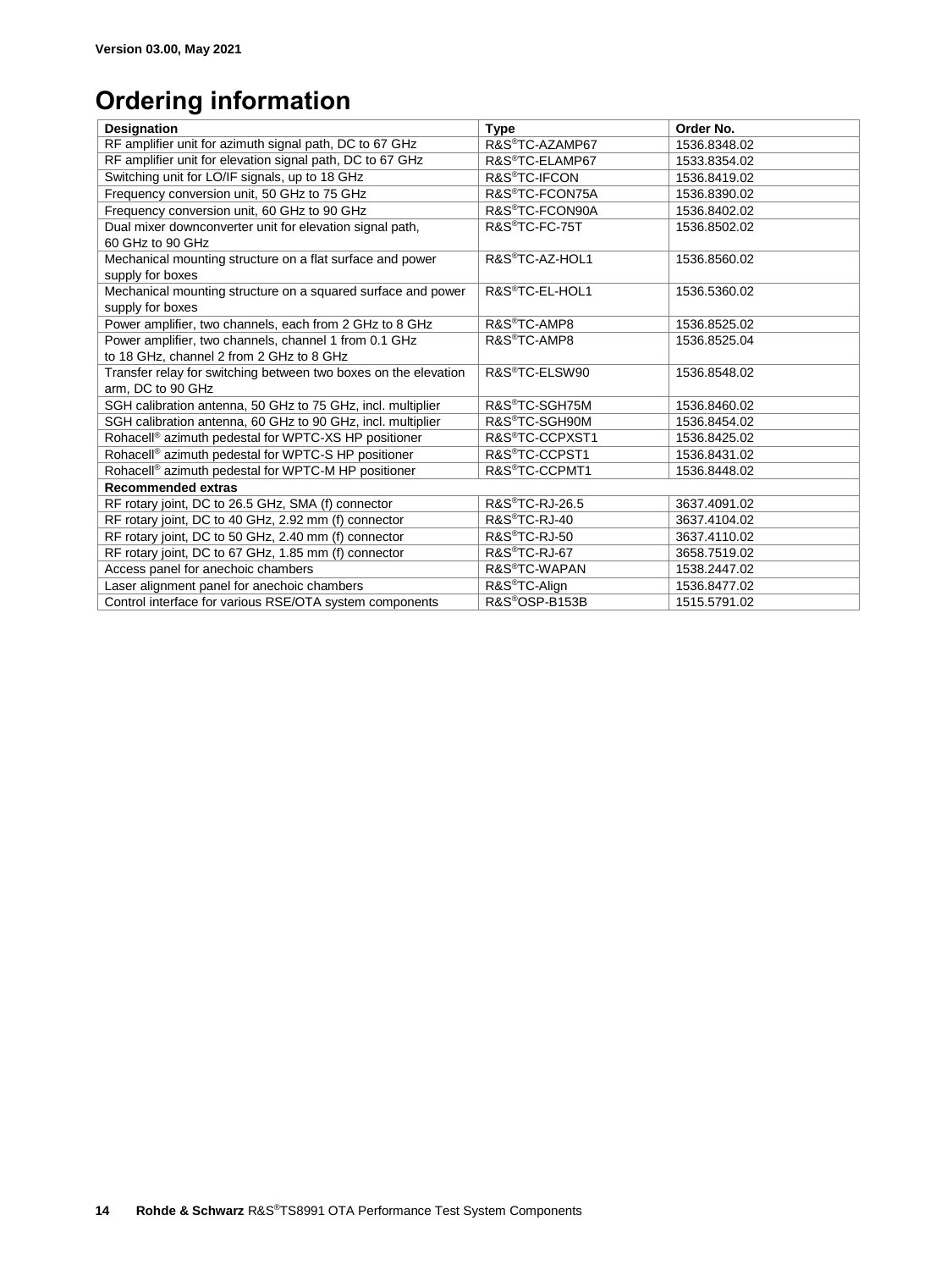**Version 03.00, May 2021**